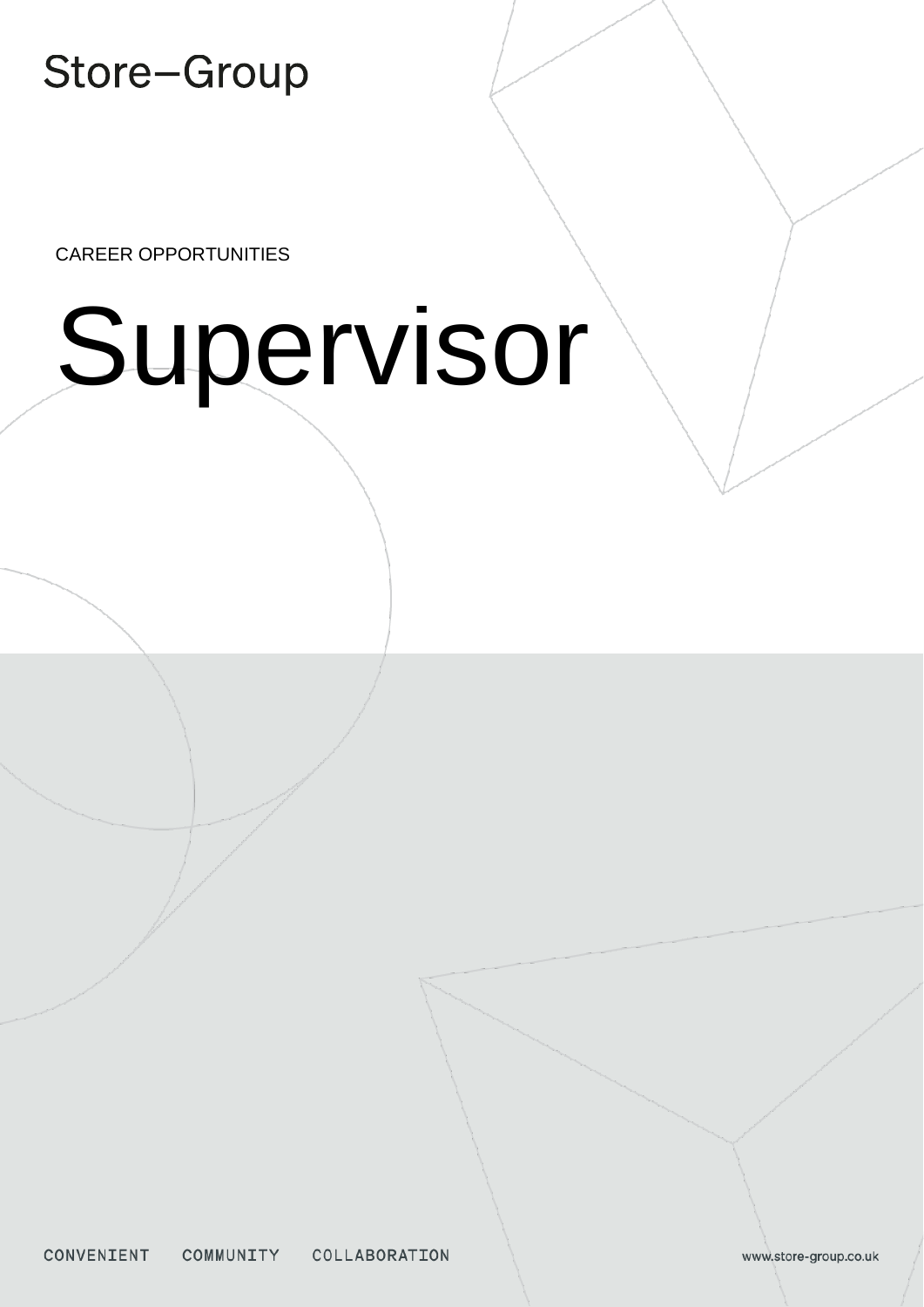#### **Job Role: Supervisor**

Where? Manchester How Much? £10.25 p/h How Often? FT / PT Opportunities Available

#### **Who are we?**

Hi we're Store Group. You may recognise us from such projects as Ancoats General Store & Stretford Foodhall, or you may not…. in which case let us introduce ourselves.

Build. Collaborate. Operate. Retail. That's what we do. Our unique approach to both Retail and Hospitality are the framework for an exciting and fulfilling career, with multiple opportunities to grow with us on the next stage of our expansion. Convenience will always be at the heart of our business but our collaborative work, creativity and adaptive nature are what really set us apart from anyone else. Our goal is simple- to turn every guests' visit into an unforgettable experience. Came in for eggs but picked up some craft beer, needed toilet roll but left with some local street food…you get the picture.

Most importantly of all, we care about you. Yes, you. Your open mindedness, creativity and the ability to think critically are a match made in heaven for the dedication we have to our people, in fact, I think we'd really get on, don't you? Let's have a chat….

#### **Who are you?**

You have a proven track record of successfully assisting in the management of Retail or Hospitality venues, or you are a multi-talented, cross-trained genius who has done both. Preferably, we'd like you to have at least one years' experience in a role, or you are currently a mega-ambitious team member looking to take the next step in your career. Most importantly, you will have confidence, personality and impeccable people skills, always striving to champion the values of our business at all times. You keep nodding… this does sound like you doesn't it? Now we're getting somewhere! Let's look at the important stuff.

#### **What can we do for you?**

I mean, besides the obvious things like ongoing training and development, a clear path for progression within the business and the opportunity to influence your own site, we'll sweeten the deal with:

- Performance bonus
- Employee retail discount
- Employee development plans
- 50% discount with onsite Street food vendors
- Onsite coffee shop allowance

The opportunity to work with local suppliers, businesses & concepts

#### **What can you do for us?**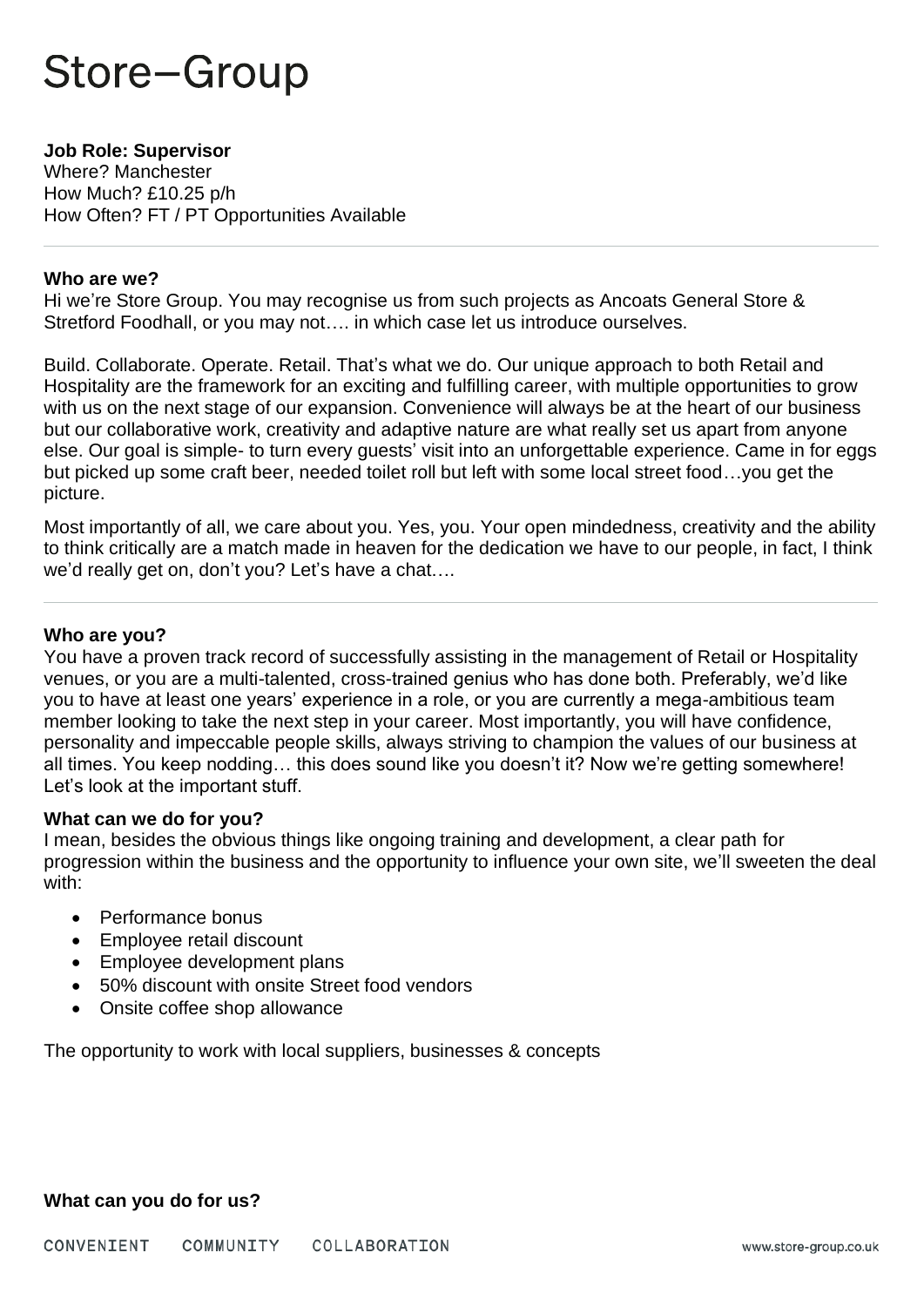This isn't a one-way street though; we will need you to:

- Assist the management in delegating to colleagues to ensure the efficient running of your site
- Oversee and assist with day-to-day operations
- Design strategy and set goals for growth
- Resolve health and safety, legal and security issues
- Respond to customer complaints and comments
- Manage stock levels and make key decisions about stock control
- Analyse sales figures and forecast future sales
- Use information technology to record sales figures, analyse data and forward plan
- Order stock from suppliers as and when needed
- Organise cover for all non-attendable shifts
- Ensure employees work productively and develop professionally
- Ensure all staff follow health and safety regulations
- Ensure high levels of customer satisfaction through excellent service
- Prepare and serve speciality coffee to Store Group company standards
- Maintain store standards, general cleanliness, tidiness, consistency and functionality of the venue
- Operation of tills & cash handling
- Assist with all site operations including retail and food & beverage departments
- Prepare foods such as pastries or baked goods, ground coffee beans, brew coffee and tea and serve items to customers
- Clean and restock work and dining areas, empty waste and sanitise equipment and utensils
- Learn about brewing methods, beverage blends, food preparation, and presentation techniques to improve food quality
- Update signage and displays to attract customers
- Monitor stock inventory and replenish items in display cases, at tables, or behind the counter
- Follow all H&S, Food Hygiene and COSHH procedures correctly
- Complete all reasonable tasks set by management.

#### **What can we do together?**